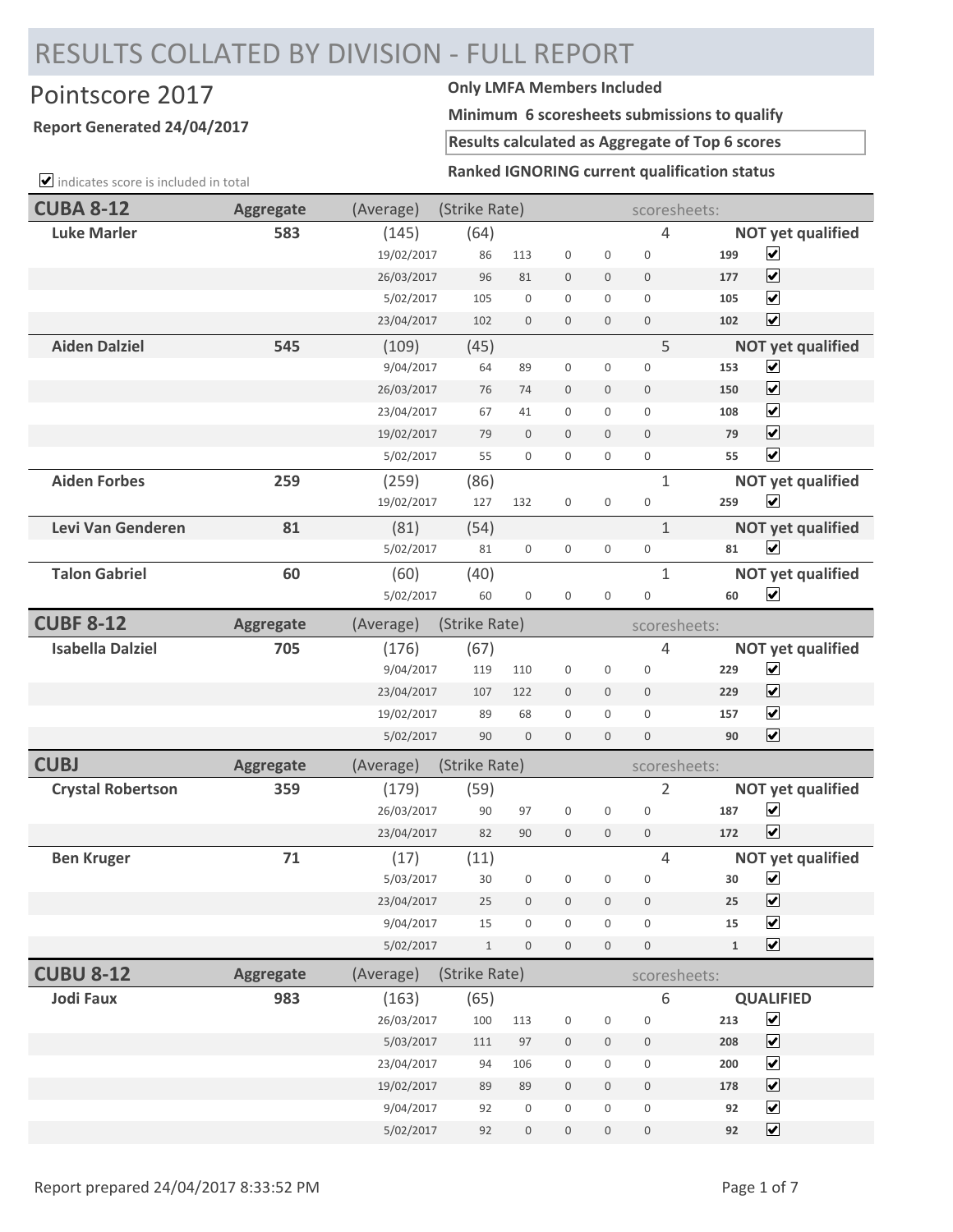| <b>Dean Ross</b>         | 813              | (135)      | (45)          |                  |                     |                  | 6                   |     | <b>QUALIFIED</b>         |
|--------------------------|------------------|------------|---------------|------------------|---------------------|------------------|---------------------|-----|--------------------------|
|                          |                  | 9/04/2017  | 56            | 103              | $\boldsymbol{0}$    | 0                | $\boldsymbol{0}$    | 159 | $\blacktriangledown$     |
|                          |                  | 19/02/2017 | 86            | 70               | $\bf 0$             | 0                | $\mathbf 0$         | 156 | $\blacktriangledown$     |
|                          |                  | 26/03/2017 | 73            | 64               | $\mathbf 0$         | 0                | $\mathbf 0$         | 137 | $\blacktriangledown$     |
|                          |                  | 5/02/2017  | 75            | 55               | $\mathbf 0$         | $\mathbf 0$      | $\mathbf 0$         | 130 | $\blacktriangledown$     |
|                          |                  | 5/03/2017  | 84            | 33               | $\boldsymbol{0}$    | $\mathbf{0}$     | $\mathbf 0$         | 117 | $\blacktriangledown$     |
|                          |                  | 23/04/2017 | 43            | 71               | $\mathbf 0$         | $\mathbf 0$      | $\bf 0$             | 114 | $\blacktriangledown$     |
| Levi Van Genderen        | 144              | (72)       | (48)          |                  |                     |                  | $\overline{2}$      |     | <b>NOT yet qualified</b> |
|                          |                  | 9/04/2017  | 78            | 0                | $\mathbf 0$         | $\boldsymbol{0}$ | $\bf 0$             | 78  | $\blacktriangledown$     |
|                          |                  | 5/03/2017  | 66            | $\mathbf 0$      | $\mathbf 0$         | $\mathbf 0$      | $\mathbf{0}$        | 66  | $\blacktriangledown$     |
| <b>FBU</b>               | <b>Aggregate</b> | (Average)  | (Strike Rate) |                  |                     |                  | scoresheets:        |     |                          |
| <b>Michelle Ross</b>     | 55               | (55)       | (18)          |                  |                     |                  | $\mathbf 1$         |     | <b>NOT yet qualified</b> |
|                          |                  | 5/03/2017  | 20            | 35               | $\boldsymbol{0}$    | $\boldsymbol{0}$ | $\boldsymbol{0}$    | 55  | $\blacktriangledown$     |
| <b>FHC</b>               | <b>Aggregate</b> | (Average)  | (Strike Rate) |                  |                     |                  | scoresheets:        |     |                          |
| <b>Donna Gilroy</b>      | 1345             | (269)      | (89)          |                  |                     |                  | 5                   |     | <b>NOT yet qualified</b> |
|                          |                  | 5/03/2017  | 138           | 137              | $\boldsymbol{0}$    | $\boldsymbol{0}$ | $\mathbf 0$         | 275 | $\blacktriangledown$     |
|                          |                  | 23/04/2017 | 137           | 136              | $\boldsymbol{0}$    | $\mathbf 0$      | $\mathbf 0$         | 273 | $\blacktriangledown$     |
|                          |                  | 19/02/2017 | 133           | 138              | $\mathbf 0$         | 0                | $\mathbf 0$         | 271 | $\blacktriangledown$     |
|                          |                  | 9/04/2017  | 131           | 133              | $\mathbf 0$         | $\mathbf 0$      | $\mathbf 0$         | 264 | $\blacktriangledown$     |
|                          |                  | 5/02/2017  | 129           | 133              | $\boldsymbol{0}$    | 0                | $\mathbf 0$         | 262 | $\blacktriangledown$     |
| <b>Charlotte Hobbs</b>   | 584              | (194)      | (77)          |                  |                     |                  | 3                   |     | <b>NOT yet qualified</b> |
|                          |                  | 26/03/2017 | 111           | 128              | $\boldsymbol{0}$    | 0                | $\mathbf 0$         | 239 | $\blacktriangledown$     |
|                          |                  | 9/04/2017  | 129           | 110              | $\mathbf 0$         | $\mathbf 0$      | $\mathbf 0$         | 239 | $\blacktriangledown$     |
|                          |                  | 5/02/2017  | 106           | 0                | $\boldsymbol{0}$    | 0                | $\boldsymbol{0}$    | 106 | $\blacktriangledown$     |
| <b>Yolandie Goodyear</b> | 362              | (90)       | (60)          |                  |                     |                  | 4                   |     | <b>NOT yet qualified</b> |
|                          |                  | 5/03/2017  | 110           | 0                | $\mathbf 0$         | $\boldsymbol{0}$ | $\mathbf 0$         | 110 | $\blacktriangledown$     |
|                          |                  | 23/04/2017 | 90            | 0                | $\mathbf{0}$        | $\mathbf 0$      | $\mathbf 0$         | 90  | $\blacktriangledown$     |
|                          |                  | 5/02/2017  | 86            | 0                | $\boldsymbol{0}$    | 0                | $\mathbf 0$         | 86  | $\blacktriangledown$     |
|                          |                  | 9/04/2017  | 76            | $\mathbf 0$      | $\mathbf 0$         | $\mathbf 0$      | $\mathbb O$         | 76  | $\blacktriangledown$     |
| Vera Majdandzic          | 209              | (104)      | (46)          |                  |                     |                  | $\overline{2}$      |     | <b>NOT yet qualified</b> |
|                          |                  | 5/03/2017  | 95            | 61               | U                   | U                | U                   | 156 | $\blacktriangledown$     |
|                          |                  | 5/02/2017  | 53            | $\boldsymbol{0}$ | $\boldsymbol{0}$    | $\boldsymbol{0}$ | $\bf 0$             | 53  | $\blacktriangledown$     |
| <b>Megan Miles</b>       | 121              | (121)      | (80)          |                  |                     |                  | $\mathbf{1}$        |     | <b>NOT yet qualified</b> |
|                          |                  | 23/04/2017 | 121           | 0                | $\boldsymbol{0}$    | $\boldsymbol{0}$ | $\boldsymbol{0}$    | 121 | $\blacktriangledown$     |
| HC                       | <b>Aggregate</b> | (Average)  | (Strike Rate) |                  |                     |                  | scoresheets:        |     |                          |
| <b>Blaine Scarr</b>      | 1418             | (283)      | (94)          |                  |                     |                  | 5                   |     | <b>NOT yet qualified</b> |
|                          |                  | 19/02/2017 | 144           | 148              | $\boldsymbol{0}$    | $\boldsymbol{0}$ | $\bf{0}$            | 292 | $\blacktriangledown$     |
|                          |                  | 5/03/2017  | 150           | 139              | $\boldsymbol{0}$    | 0                | $\boldsymbol{0}$    | 289 | $\blacktriangledown$     |
|                          |                  | 9/04/2017  | 141           | 144              | $\boldsymbol{0}$    | 0                | $\boldsymbol{0}$    | 285 | $\blacktriangledown$     |
|                          |                  | 5/02/2017  | 141           | 141              | $\bf 0$             | $\mathbf 0$      | $\mathbf 0$         | 282 | $\blacktriangledown$     |
|                          |                  | 23/04/2017 | 127           | 143              | $\boldsymbol{0}$    | 0                | $\mathsf{O}\xspace$ | 270 | $\blacktriangledown$     |
| <b>Colin Keene</b>       | 1264             | (252)      | (84)          |                  |                     |                  | 5                   |     | <b>NOT yet qualified</b> |
|                          |                  | 5/03/2017  | 142           | 137              | $\boldsymbol{0}$    | $\boldsymbol{0}$ | $\bf 0$             | 279 | $\blacktriangledown$     |
|                          |                  | 23/04/2017 | 127           | 126              | $\boldsymbol{0}$    | $\boldsymbol{0}$ | $\boldsymbol{0}$    | 253 | $\blacktriangledown$     |
|                          |                  | 9/04/2017  | 120           | 127              | $\mathsf{O}\xspace$ | 0                | $\boldsymbol{0}$    | 247 | $\blacktriangledown$     |
|                          |                  | 26/03/2017 | 127           | 116              | $\boldsymbol{0}$    | $\mathbf 0$      | $\mathbb O$         | 243 | $\blacktriangledown$     |
|                          |                  | 19/02/2017 | 122           | 120              | $\boldsymbol{0}$    | 0                | $\boldsymbol{0}$    | 242 | $\blacktriangledown$     |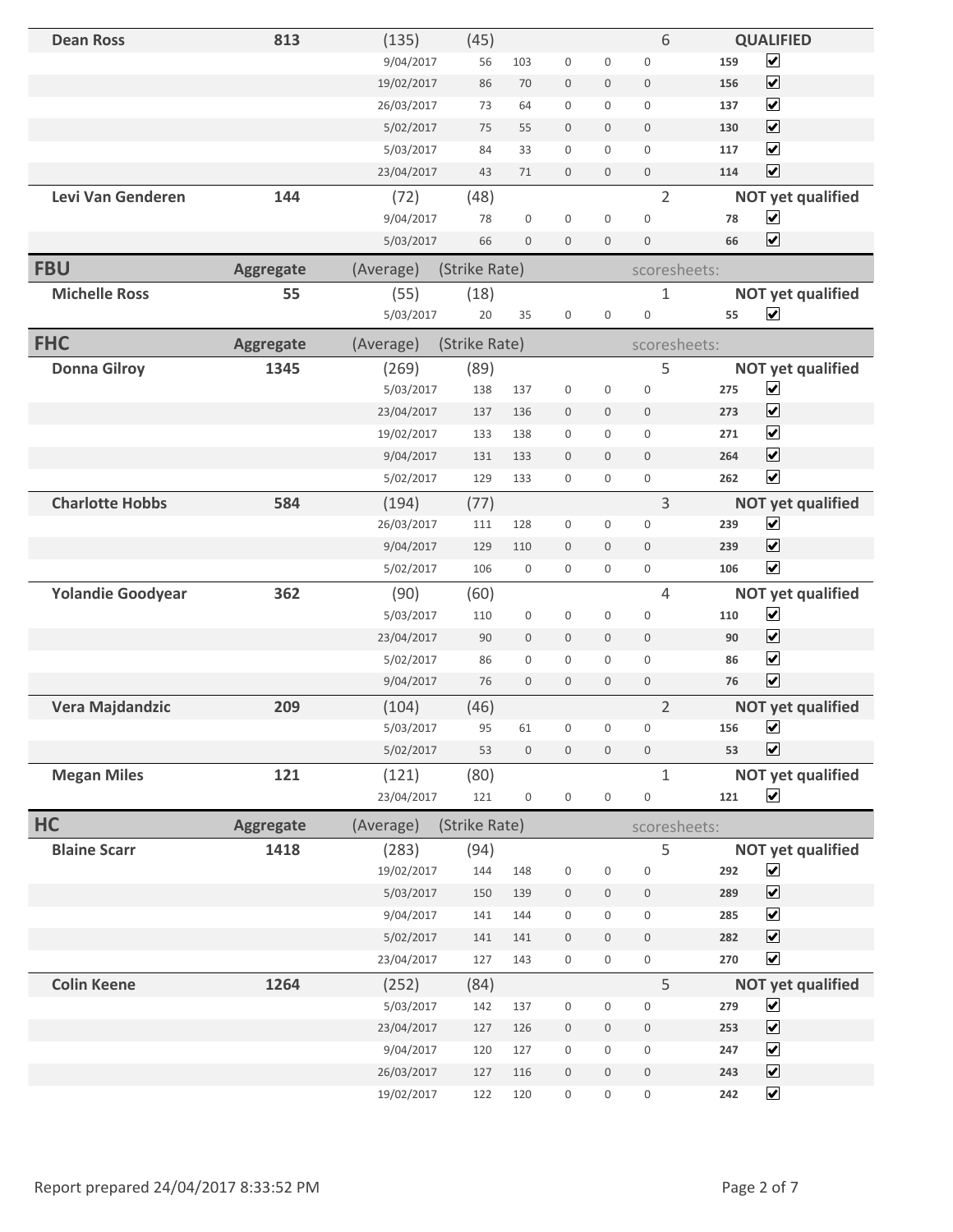| <b>Stephen Bruce</b>      | 944              | (236)      | (78)          |                  |                     |                  | 4                |     | <b>NOT yet qualified</b> |
|---------------------------|------------------|------------|---------------|------------------|---------------------|------------------|------------------|-----|--------------------------|
|                           |                  | 5/03/2017  | 134           | 135              | $\mathsf 0$         | $\boldsymbol{0}$ | $\mathbf 0$      | 269 | $\blacktriangledown$     |
|                           |                  | 5/02/2017  | 119           | 117              | $\boldsymbol{0}$    | 0                | $\boldsymbol{0}$ | 236 | $\blacktriangledown$     |
|                           |                  | 23/04/2017 | 109           | 116              | $\boldsymbol{0}$    | 0                | $\boldsymbol{0}$ | 225 | $\blacktriangledown$     |
|                           |                  | 26/03/2017 | 114           | 100              | $\boldsymbol{0}$    | $\mathbf 0$      | $\mathbf 0$      | 214 | $\blacktriangledown$     |
| <b>Craig Robertson</b>    | 771              | (257)      | (85)          |                  |                     |                  | 3                |     | <b>NOT yet qualified</b> |
|                           |                  | 5/03/2017  | 136           | 135              | $\mathbf 0$         | $\boldsymbol{0}$ | $\mathbf 0$      | 271 | $\blacktriangledown$     |
|                           |                  | 26/03/2017 | 130           | 127              | $\boldsymbol{0}$    | $\mathbf 0$      | $\boldsymbol{0}$ | 257 | $\blacktriangledown$     |
|                           |                  | 23/04/2017 | 120           | 123              | $\mathbf 0$         | 0                | $\boldsymbol{0}$ | 243 | $\blacktriangledown$     |
| <b>Michael McRae</b>      | 765              | (255)      | (85)          |                  |                     |                  | 3                |     | <b>NOT yet qualified</b> |
|                           |                  | 5/03/2017  | 141           | 132              | 0                   | $\mathsf 0$      | $\boldsymbol{0}$ | 273 | $\blacktriangledown$     |
|                           |                  | 5/02/2017  | 119           | 127              | $\mathbf 0$         | $\mathbf 0$      | $\mathbf 0$      | 246 | $\blacktriangledown$     |
|                           |                  | 23/04/2017 | 115           | 131              | $\boldsymbol{0}$    | 0                | 0                | 246 | $\blacktriangledown$     |
| <b>Derek Marler</b>       | 696              | (174)      | (77)          |                  |                     |                  | $\overline{4}$   |     | <b>NOT yet qualified</b> |
|                           |                  | 26/03/2017 | 125           | 125              | 0                   | 0                | $\boldsymbol{0}$ | 250 | $\blacktriangledown$     |
|                           |                  | 19/02/2017 | 114           | 108              | $\mathbf 0$         | $\mathbf 0$      | $\mathbf 0$      | 222 | $\blacktriangledown$     |
|                           |                  | 23/04/2017 | 119           | 0                | $\boldsymbol{0}$    | 0                | $\boldsymbol{0}$ | 119 | $\blacktriangledown$     |
|                           |                  | 5/02/2017  | 105           | $\mathbf 0$      | $\boldsymbol{0}$    | $\mathbf 0$      | $\mathbf 0$      | 105 | $\blacktriangledown$     |
| <b>Luke Bradley</b>       | 460              | (230)      | (76)          |                  |                     |                  | $\overline{2}$   |     | <b>NOT yet qualified</b> |
|                           |                  | 19/02/2017 | 119           | 122              | $\boldsymbol{0}$    | $\mathbf 0$      | $\boldsymbol{0}$ | 241 | $\blacktriangledown$     |
|                           |                  | 5/02/2017  | 121           | 98               | $\boldsymbol{0}$    | $\boldsymbol{0}$ | $\mathbf 0$      | 219 | $\blacktriangledown$     |
| <b>Paul Faux</b>          | 411              | (137)      | (45)          |                  |                     |                  | 3                |     | <b>NOT yet qualified</b> |
|                           |                  | 23/04/2017 | 80            | 87               | $\boldsymbol{0}$    | $\boldsymbol{0}$ | $\mathbf 0$      | 167 | $\blacktriangledown$     |
|                           |                  | 26/03/2017 | 53            | 79               | $\boldsymbol{0}$    | $\mathbf 0$      | $\mathbf 0$      | 132 | $\blacktriangledown$     |
|                           |                  | 9/04/2017  | 53            | 59               | $\boldsymbol{0}$    | 0                | $\mathbf 0$      | 112 | $\blacktriangledown$     |
| <b>Craig Forbes</b>       | 291              | (145)      | (64)          |                  |                     |                  | $\overline{2}$   |     | <b>NOT yet qualified</b> |
|                           |                  | 19/02/2017 | 123           | 120              | $\boldsymbol{0}$    | $\boldsymbol{0}$ | $\boldsymbol{0}$ | 243 | $\blacktriangledown$     |
|                           |                  | 26/03/2017 | 48            | $\mathbf 0$      | $\boldsymbol{0}$    | $\mathbf 0$      | $\mathbf 0$      | 48  | $\blacktriangledown$     |
| <b>Jamie Gilroy</b>       | 279              | (279)      | (93)          |                  |                     |                  | $\mathbf{1}$     |     | <b>NOT yet qualified</b> |
|                           |                  | 5/02/2017  | 138           | 141              | 0                   | 0                | $\boldsymbol{0}$ | 279 | $\blacktriangledown$     |
| <b>Ryan Donoghue</b>      | 262              | (262)      | (87)          |                  |                     |                  | 1                |     | <b>NOT yet qualified</b> |
|                           |                  | 5/02/2017  | 130           | 132              | 0                   | 0                | 0                | 262 | $\overline{\mathbf{v}}$  |
| <b>Nathan Butterfield</b> | 251              | (251)      | (83)          |                  |                     |                  | $\mathbf{1}$     |     | <b>NOT yet qualified</b> |
|                           |                  | 5/02/2017  | 126           | 125              | $\boldsymbol{0}$    | 0                | 0                | 251 | $\blacktriangledown$     |
| <b>James Cooze</b>        | 249              | (249)      | (83)          |                  |                     |                  | 1                |     | <b>NOT yet qualified</b> |
|                           |                  | 5/03/2017  | 120           | 129              | $\boldsymbol{0}$    | 0                | $\boldsymbol{0}$ | 249 | $\blacktriangledown$     |
| <b>Seth Gabriel</b>       | 190              | (95)       | (42)          |                  |                     |                  | $\overline{2}$   |     | <b>NOT yet qualified</b> |
|                           |                  | 5/03/2017  | 73            | 61               | $\boldsymbol{0}$    | 0                | $\boldsymbol{0}$ | 134 | $\blacktriangledown$     |
|                           |                  | 5/02/2017  | 56            | $\boldsymbol{0}$ | $\boldsymbol{0}$    | $\boldsymbol{0}$ | $\,0\,$          | 56  | $\overline{\mathbf{v}}$  |
| <b>Keenan Endacott</b>    | 160              | (160)      | (53)          |                  |                     |                  | $\mathbf{1}$     |     | <b>NOT yet qualified</b> |
|                           |                  | 9/04/2017  | 73            | 87               | $\mathsf{O}\xspace$ | $\mathbf 0$      | 0                | 160 | $\overline{\mathbf{v}}$  |
| <b>MBO</b>                | <b>Aggregate</b> | (Average)  | (Strike Rate) |                  |                     |                  | scoresheets:     |     |                          |
| <b>Luke Mearrick</b>      | 1129             | (225)      | (75)          |                  |                     |                  | 5                |     | <b>NOT yet qualified</b> |
|                           |                  | 5/03/2017  | 113           | 122              | $\boldsymbol{0}$    | 0                | $\boldsymbol{0}$ | 235 | $\blacktriangledown$     |
|                           |                  | 9/04/2017  | 111           | 119              | $\boldsymbol{0}$    | $\boldsymbol{0}$ | $\boldsymbol{0}$ | 230 | $\blacktriangledown$     |
|                           |                  | 19/02/2017 | 107           | 120              | $\boldsymbol{0}$    | 0                | $\boldsymbol{0}$ | 227 | $\blacktriangledown$     |
|                           |                  | 26/03/2017 | 111           | 110              | $\boldsymbol{0}$    | $\mathbf 0$      | $\boldsymbol{0}$ | 221 | $\blacktriangledown$     |
|                           |                  | 5/02/2017  | 118           | 98               | 0                   | 0                | 0                | 216 | $\blacktriangledown$     |
|                           |                  |            |               |                  |                     |                  |                  |     |                          |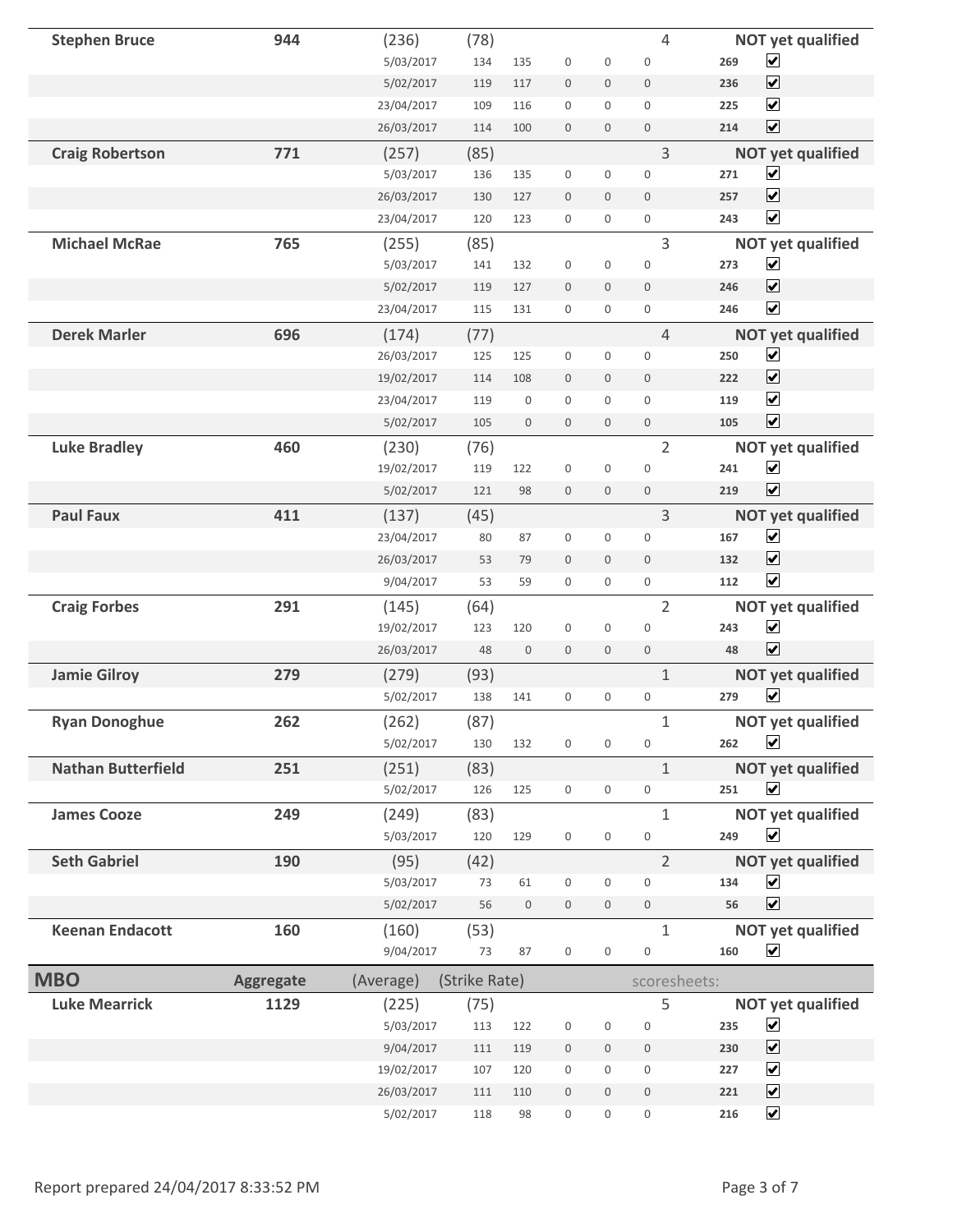| <b>Michael Firth</b>   | 1061             | (265)      | (88)          |                     |                  |                     | $\overline{4}$      |        | <b>NOT yet qualified</b> |
|------------------------|------------------|------------|---------------|---------------------|------------------|---------------------|---------------------|--------|--------------------------|
|                        |                  | 5/02/2017  | 137           | 140                 | $\boldsymbol{0}$ | $\boldsymbol{0}$    | $\boldsymbol{0}$    | 277    | $\blacktriangledown$     |
|                        |                  | 23/04/2017 | 135           | 135                 | $\boldsymbol{0}$ | $\mathsf{O}\xspace$ | $\boldsymbol{0}$    | 270    | $\blacktriangledown$     |
|                        |                  | 9/04/2017  | 130           | 131                 | $\boldsymbol{0}$ | $\boldsymbol{0}$    | $\mathbf 0$         | 261    | $\blacktriangledown$     |
|                        |                  | 19/02/2017 | 121           | 132                 | $\bf 0$          | $\mathbf 0$         | $\mathbf 0$         | 253    | $\blacktriangledown$     |
| <b>Brent Saunders</b>  | 604              | (201)      | (67)          |                     |                  |                     | 3                   |        | <b>NOT yet qualified</b> |
|                        |                  | 26/03/2017 | 120           | 123                 | $\boldsymbol{0}$ | $\boldsymbol{0}$    | $\bf 0$             | 243    | $\blacktriangledown$     |
|                        |                  | 9/04/2017  | 107           | 122                 | $\boldsymbol{0}$ | $\mathsf{O}\xspace$ | $\boldsymbol{0}$    | 229    | $\blacktriangledown$     |
|                        |                  | 5/02/2017  | 122           | 10                  | $\boldsymbol{0}$ | $\mathbf 0$         | $\mathbf 0$         | 132    | $\blacktriangledown$     |
| <b>Ashley Johnston</b> | 386              | (193)      | (85)          |                     |                  |                     | $\overline{2}$      |        | <b>NOT yet qualified</b> |
|                        |                  | 9/04/2017  | 133           | 123                 | $\boldsymbol{0}$ | $\boldsymbol{0}$    | $\boldsymbol{0}$    | 256    | $\blacktriangledown$     |
|                        |                  | 23/04/2017 | 130           | $\boldsymbol{0}$    | $\mathbf 0$      | $\mathbf 0$         | $\mathbf 0$         | 130    | $\blacktriangledown$     |
| <b>Gerard Miles</b>    | 292              | (146)      | (97)          |                     |                  |                     | $\overline{2}$      |        | <b>NOT yet qualified</b> |
|                        |                  | 26/03/2017 | 148           | $\boldsymbol{0}$    | $\mathbf 0$      | $\boldsymbol{0}$    | $\mathbf 0$         | 148    | $\blacktriangledown$     |
|                        |                  | 23/04/2017 | 144           | $\boldsymbol{0}$    | $\boldsymbol{0}$ | $\boldsymbol{0}$    | $\boldsymbol{0}$    | 144    | $\blacktriangledown$     |
| <b>Andrew Crew</b>     | 127              | (127)      | (84)          |                     |                  |                     | $\mathbf{1}$        |        | <b>NOT yet qualified</b> |
|                        |                  | 5/03/2017  | 127           | $\boldsymbol{0}$    | $\boldsymbol{0}$ | $\mathbf 0$         | $\boldsymbol{0}$    | 127    | $\blacktriangledown$     |
| <b>Michael Dick</b>    | 118              | (118)      | (78)          |                     |                  |                     | $\mathbf{1}$        |        | <b>NOT yet qualified</b> |
|                        |                  | 19/02/2017 | 118           | $\boldsymbol{0}$    | $\boldsymbol{0}$ | $\boldsymbol{0}$    | $\boldsymbol{0}$    | 118    | $\blacktriangledown$     |
| <b>MBR</b>             | <b>Aggregate</b> | (Average)  | (Strike Rate) |                     |                  |                     | scoresheets:        |        |                          |
| <b>Robin Dalziel</b>   | 1241             | (248)      | (82)          |                     |                  |                     | 5                   |        | <b>NOT yet qualified</b> |
|                        |                  | 5/02/2017  | 113           | 142                 | $\boldsymbol{0}$ | $\boldsymbol{0}$    | $\boldsymbol{0}$    | 255    | $\blacktriangledown$     |
|                        |                  | 26/03/2017 | 136           | 117                 | $\mathbf 0$      | $\mathbf 0$         | $\mathbf 0$         | 253    | $\blacktriangledown$     |
|                        |                  | 9/04/2017  | 116           | 132                 | $\boldsymbol{0}$ | $\boldsymbol{0}$    | $\boldsymbol{0}$    | 248    | $\blacktriangledown$     |
|                        |                  | 19/02/2017 | 121           | 122                 | $\mathbf 0$      | $\mathbf 0$         | $\mathbf 0$         | 243    | $\blacktriangledown$     |
|                        |                  | 23/04/2017 | 122           | 120                 | $\boldsymbol{0}$ | $\mathbf 0$         | $\mathsf{O}\xspace$ | 242    | $\blacktriangledown$     |
| <b>Pete Gabriel</b>    | 1219             | (203)      | (81)          |                     |                  |                     | 6                   |        | <b>QUALIFIED</b>         |
|                        |                  | 9/04/2017  | 126           | 132                 | $\boldsymbol{0}$ | $\boldsymbol{0}$    | $\boldsymbol{0}$    | 258    | $\blacktriangledown$     |
|                        |                  | 19/02/2017 | 114           | 136                 | $\boldsymbol{0}$ | $\mathbf 0$         | $\boldsymbol{0}$    | 250    | $\blacktriangledown$     |
|                        |                  | 26/03/2017 | 114           | 125                 | $\boldsymbol{0}$ | $\boldsymbol{0}$    | $\mathbf{0}$        | 239    | $\blacktriangledown$     |
|                        |                  | 5/02/2017  | 115           | 115                 | $\mathbf 0$      | $\mathbf 0$         | $\mathbf 0$         | 230    | $\overline{\mathbf{v}}$  |
|                        |                  | 5/03/2017  | 124           | $\boldsymbol{0}$    | $\boldsymbol{0}$ | $\mathbf 0$         | $\boldsymbol{0}$    | 124    | $\blacktriangledown$     |
|                        |                  | 23/04/2017 | 118           | $\mathsf{O}\xspace$ | $\boldsymbol{0}$ | $\mathbf 0$         | $\boldsymbol{0}$    | 118    | $\blacktriangledown$     |
| <b>Josh Radoll</b>     | 888              | (222)      | (84)          |                     |                  |                     | $\overline{4}$      |        | <b>NOT yet qualified</b> |
|                        |                  | 23/04/2017 | 142           | 146                 | $\boldsymbol{0}$ | $\boldsymbol{0}$    | $\boldsymbol{0}$    | 288    | $\blacktriangledown$     |
|                        |                  | 9/04/2017  | 119           | 142                 | $\boldsymbol{0}$ | $\mathbf 0$         | $\boldsymbol{0}$    | 261    | $\blacktriangledown$     |
|                        |                  | 26/03/2017 | 135           | 82                  | $\boldsymbol{0}$ | $\mathbf 0$         | $\boldsymbol{0}$    | 217    | $\blacktriangledown$     |
|                        |                  | 19/02/2017 | 122           | $\boldsymbol{0}$    | $\boldsymbol{0}$ | $\mathbf 0$         | $\,0\,$             | 122    | $\blacktriangledown$     |
| <b>Eric Kruger</b>     | 710              | (118)      | (67)          |                     |                  |                     | $6\,$               |        | <b>QUALIFIED</b>         |
|                        |                  |            |               |                     |                  |                     |                     | 211    | $\blacktriangledown$     |
|                        |                  | 26/03/2017 | 117           | 94                  | $\boldsymbol{0}$ | 0                   | $\boldsymbol{0}$    |        |                          |
|                        |                  | 23/04/2017 | 122           | $\boldsymbol{0}$    | $\boldsymbol{0}$ | $\mathsf{O}\xspace$ | $\,0\,$             | 122    | $\blacktriangledown$     |
|                        |                  | 5/03/2017  | 111           | $\boldsymbol{0}$    | $\boldsymbol{0}$ | $\boldsymbol{0}$    | $\boldsymbol{0}$    | 111    | $\blacktriangledown$     |
|                        |                  | 19/02/2017 | 108           | $\mathsf{O}\xspace$ | $\boldsymbol{0}$ | $\mathbf 0$         | $\mathbb O$         | 108    | $\blacktriangledown$     |
|                        |                  | 9/04/2017  | 87            | $\boldsymbol{0}$    | $\boldsymbol{0}$ | 0                   | $\boldsymbol{0}$    | 87     | $\blacktriangledown$     |
|                        |                  | 5/02/2017  | $71\,$        | $\,0\,$             | $\boldsymbol{0}$ | $\mathbf 0$         | $\,0\,$             | $71\,$ | $\blacktriangledown$     |
| <b>Fenn Wells</b>      | 250              | (250)      | (83)          |                     |                  |                     | $\mathbf{1}$        |        | <b>NOT yet qualified</b> |
|                        |                  | 5/02/2017  | 126           | 124                 | $\boldsymbol{0}$ | $\boldsymbol{0}$    | $\boldsymbol{0}$    | 250    | $\blacktriangledown$     |
| <b>Colin Keene</b>     | 236              | (236)      | (78)          |                     |                  |                     | $1\,$               |        | <b>NOT yet qualified</b> |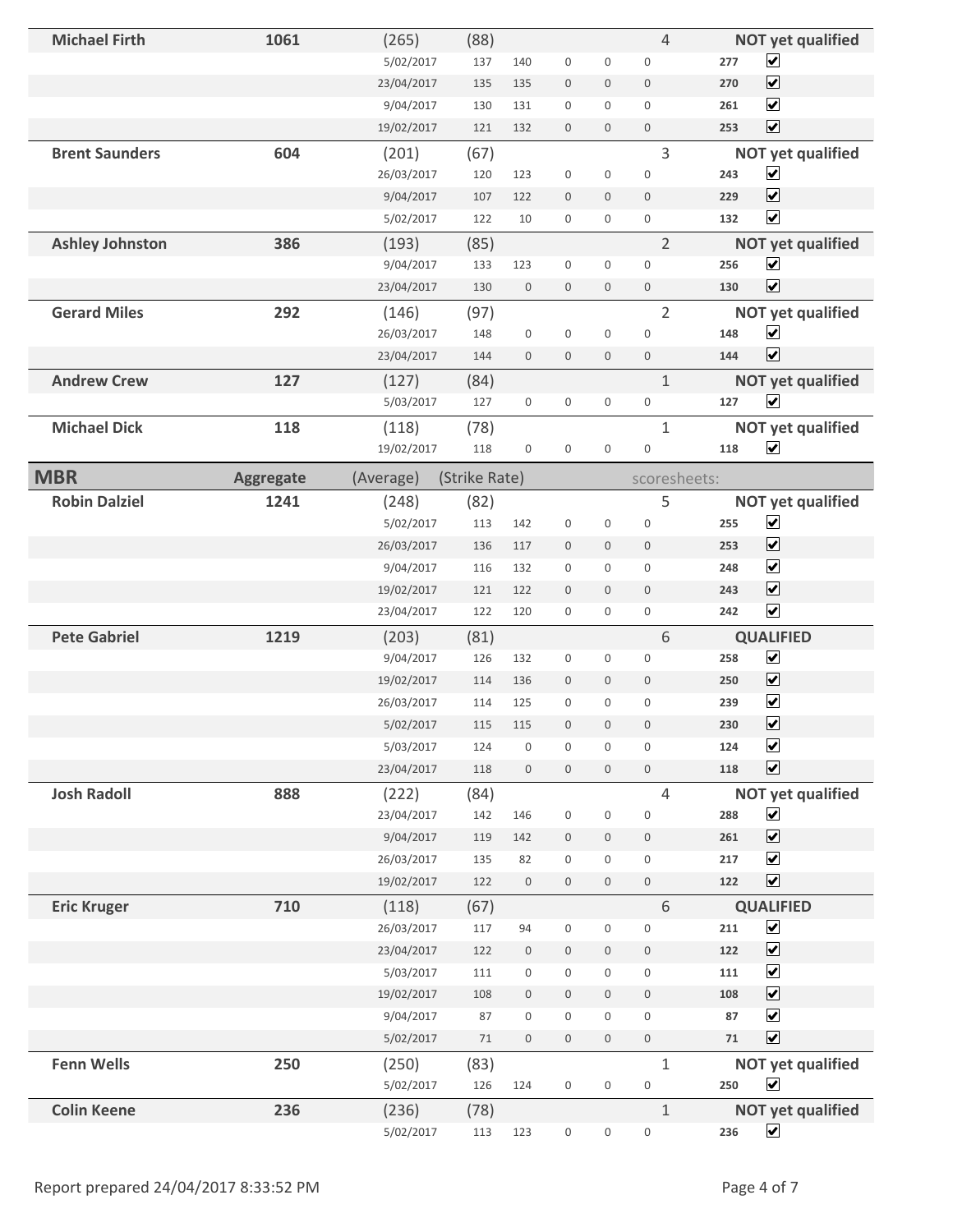| <b>Craig Reay</b>    | 40               | (40)       | (26)          |                  |                  |                  | $\mathbf{1}$        |     | <b>NOT yet qualified</b> |
|----------------------|------------------|------------|---------------|------------------|------------------|------------------|---------------------|-----|--------------------------|
|                      |                  | 23/04/2017 | 40            | 0                | $\mathbf 0$      | $\mathbf 0$      | $\boldsymbol{0}$    | 40  | $\blacktriangledown$     |
| <b>MSR</b>           | <b>Aggregate</b> | (Average)  | (Strike Rate) |                  |                  |                  | scoresheets:        |     |                          |
| <b>Darren Ross</b>   | 1259             | (251)      | (83)          |                  |                  |                  | 5                   |     | <b>NOT yet qualified</b> |
|                      |                  | 26/03/2017 | 133           | 134              | $\mathbf 0$      | $\mathsf 0$      | $\mathbf 0$         | 267 | $\blacktriangledown$     |
|                      |                  | 23/04/2017 | 130           | 135              | $\boldsymbol{0}$ | $\mathbf 0$      | $\boldsymbol{0}$    | 265 | $\blacktriangledown$     |
|                      |                  | 9/04/2017  | 126           | 129              | $\boldsymbol{0}$ | 0                | $\mathbf 0$         | 255 | $\blacktriangledown$     |
|                      |                  | 19/02/2017 | 120           | 124              | $\boldsymbol{0}$ | $\mathbf 0$      | $\mathbf{0}$        | 244 | $\blacktriangledown$     |
|                      |                  | 5/02/2017  | 101           | 127              | $\boldsymbol{0}$ | $\mathbf{0}$     | $\overline{0}$      | 228 | $\overline{\mathbf{v}}$  |
| <b>Gary Young</b>    | 1024             | (256)      | (85)          |                  |                  |                  | $\overline{4}$      |     | <b>NOT yet qualified</b> |
|                      |                  | 19/02/2017 | 132           | 137              | $\boldsymbol{0}$ | 0                | $\boldsymbol{0}$    | 269 | $\blacktriangledown$     |
|                      |                  | 9/04/2017  | 128           | 134              | $\mathbf{0}$     | $\overline{0}$   | $\mathbf{0}$        | 262 | $\blacktriangledown$     |
|                      |                  | 23/04/2017 | 129           | 121              | 0                | 0                | $\mathbf 0$         | 250 | $\blacktriangledown$     |
|                      |                  | 5/02/2017  | 119           | 124              | $\boldsymbol{0}$ | $\mathbf 0$      | $\boldsymbol{0}$    | 243 | $\blacktriangledown$     |
| <b>Norman Sager</b>  | 643              | (214)      | (71)          |                  |                  |                  | 3                   |     | <b>NOT yet qualified</b> |
|                      |                  | 5/02/2017  | 118           | 122              | $\boldsymbol{0}$ | $\boldsymbol{0}$ | $\mathbf 0$         | 240 | $\blacktriangledown$     |
|                      |                  | 19/02/2017 | 106           | 127              | $\mathbf 0$      | $\mathbf 0$      | $\mathbf{0}$        | 233 | $\blacktriangledown$     |
|                      |                  | 5/03/2017  | 99            | 71               | $\mathbf 0$      | 0                | 0                   | 170 | $\blacktriangledown$     |
| <b>Mark Firth</b>    | 630              | (210)      | (84)          |                  |                  |                  | 3                   |     | <b>NOT yet qualified</b> |
|                      |                  | 23/04/2017 | 137           | 130              | 0                | 0                | $\boldsymbol{0}$    | 267 | $\blacktriangledown$     |
|                      |                  | 9/04/2017  | 115           | 127              | $\mathbf 0$      | $\mathbf 0$      | $\boldsymbol{0}$    | 242 | $\blacktriangledown$     |
|                      |                  | 26/03/2017 | 121           | $\mathbf 0$      | $\mathbf{0}$     | $\mathbf{0}$     | $\mathsf{O}\xspace$ | 121 | $\overline{\mathbf{v}}$  |
| <b>Paul Jurskis</b>  | 467              | (233)      | (77)          |                  |                  |                  | $\overline{2}$      |     | <b>NOT yet qualified</b> |
|                      |                  | 5/03/2017  | 108           | 129              | $\boldsymbol{0}$ | 0                | $\mathbf 0$         | 237 | $\blacktriangledown$     |
|                      |                  | 19/02/2017 | 110           | 120              | $\boldsymbol{0}$ | $\mathbf 0$      | $\mathbf 0$         | 230 | $\blacktriangledown$     |
| <b>Neal Walker</b>   | 310              | (155)      | (51)          |                  |                  |                  | $\overline{2}$      |     | <b>NOT yet qualified</b> |
|                      |                  | 9/04/2017  | 88            | 68               | $\mathbf 0$      | $\mathbf{0}$     | $\overline{0}$      | 156 | $\blacktriangledown$     |
|                      |                  | 23/04/2017 | 62            | 92               | $\mathbf 0$      | $\mathbf 0$      | $\mathbf 0$         | 154 | $\blacktriangledown$     |
| <b>Brian Sweeny</b>  | 145              | (145)      | (48)          |                  |                  |                  | 1                   |     | <b>NOT yet qualified</b> |
|                      |                  | 5/02/2017  | 82            | 63               | 0                | 0                | $\boldsymbol{0}$    | 145 | $\blacktriangledown$     |
| <b>RU</b>            | <b>Aggregate</b> | (Average)  | (Strike Rate) |                  |                  |                  | scoresheets:        |     |                          |
| <b>Paul Lovelock</b> | 569              | (142)      | (63)          |                  |                  |                  | 4                   |     | <b>NOT yet qualified</b> |
|                      |                  | 19/02/2017 | 91            | 95               | $\boldsymbol{0}$ | $\boldsymbol{0}$ | $\boldsymbol{0}$    | 186 | $\blacktriangledown$     |
|                      |                  | 5/03/2017  | 91            | 95               | $\boldsymbol{0}$ | $\boldsymbol{0}$ | $\boldsymbol{0}$    | 186 | $\blacktriangledown$     |
|                      |                  | 9/04/2017  | 110           | 0                | $\boldsymbol{0}$ | 0                | $\mathbf 0$         | 110 | $\blacktriangledown$     |
|                      |                  | 5/02/2017  | 87            | $\boldsymbol{0}$ | $\mathbb O$      | $\mathbf 0$      | $\mathsf{O}\xspace$ | 87  | $\blacktriangledown$     |
| <b>Glen Rose</b>     | 568              | (142)      | (47)          |                  |                  |                  | $\overline{4}$      |     | <b>NOT yet qualified</b> |
|                      |                  | 5/03/2017  | 87            | 89               | $\boldsymbol{0}$ | 0                | $\boldsymbol{0}$    | 176 | $\blacktriangledown$     |
|                      |                  | 5/02/2017  | 74            | 65               | $\boldsymbol{0}$ | $\boldsymbol{0}$ | $\boldsymbol{0}$    | 139 | $\blacktriangledown$     |
|                      |                  | 26/03/2017 | 68            | 64               | $\boldsymbol{0}$ | 0                | $\boldsymbol{0}$    | 132 | $\blacktriangledown$     |
|                      |                  | 23/04/2017 | 66            | 55               | $\mathbf 0$      | $\mathbf 0$      | $\mathbf 0$         | 121 | $\overline{\mathbf{v}}$  |
| <b>Sharyn Dick</b>   | 195              | (65)       | (32)          |                  |                  |                  | 3                   |     | <b>NOT yet qualified</b> |
|                      |                  | 26/03/2017 | 48            | 69               | $\boldsymbol{0}$ | $\boldsymbol{0}$ | $\boldsymbol{0}$    | 117 | $\blacktriangledown$     |
|                      |                  | 5/03/2017  | 43            | $\boldsymbol{0}$ | $\boldsymbol{0}$ | $\boldsymbol{0}$ | $\mathbf 0$         | 43  | $\overline{\mathbf{v}}$  |
|                      |                  | 19/02/2017 | 35            | 0                | $\mathbf 0$      | 0                | $\mathbf 0$         | 35  | $\blacktriangledown$     |
| <b>Michelle Ross</b> | 80               | (80)       | (26)          |                  |                  |                  | $\mathbf{1}$        |     | <b>NOT yet qualified</b> |
|                      |                  | 26/03/2017 | 45            | 35               | 0                | 0                | $\mathsf{O}\xspace$ | 80  | $\blacktriangledown$     |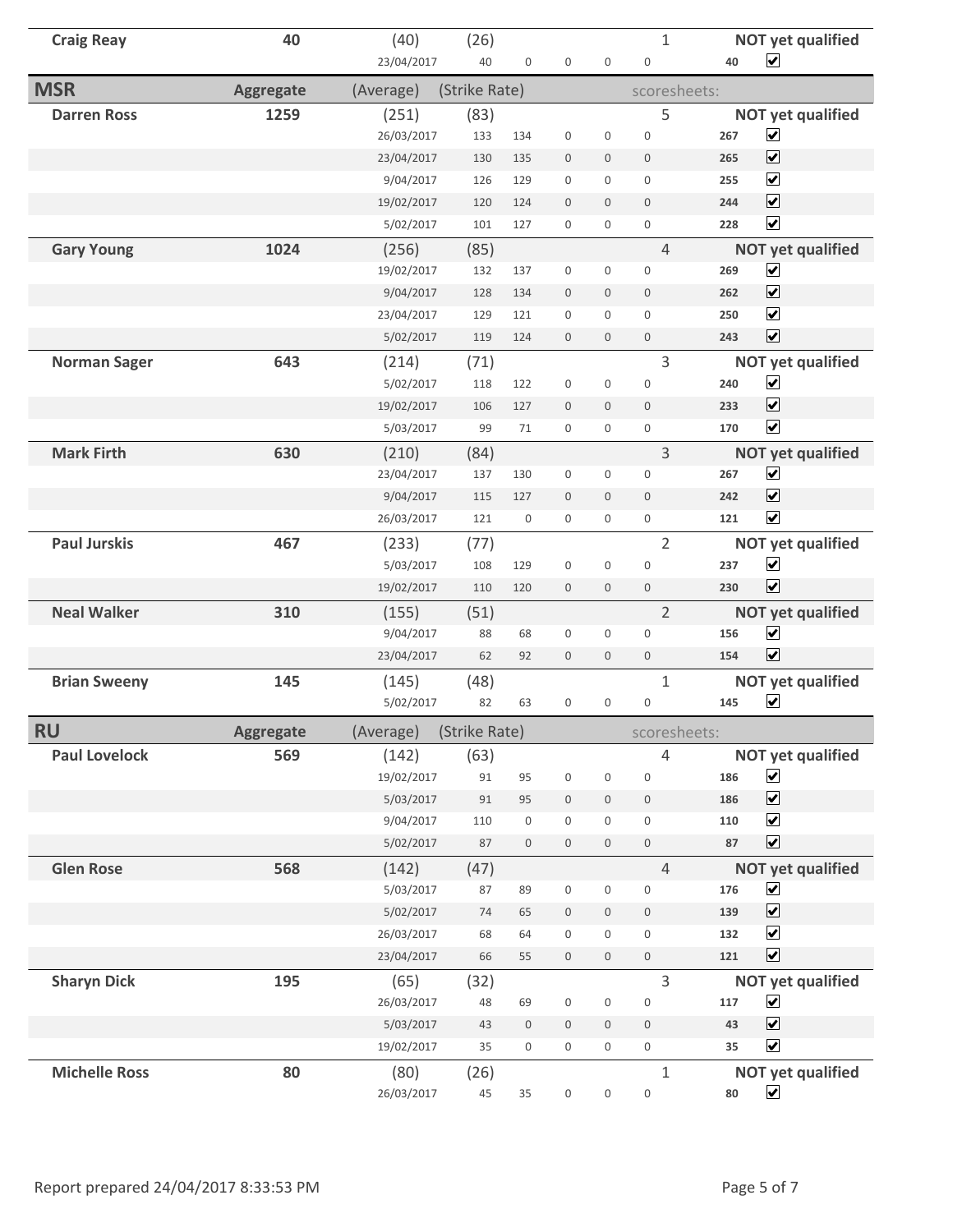| <b>SMC</b>            | <b>Aggregate</b> | (Average)  | (Strike Rate) |                     |                     |                  | scoresheets:     |               |                          |
|-----------------------|------------------|------------|---------------|---------------------|---------------------|------------------|------------------|---------------|--------------------------|
| <b>Noel Masterson</b> | 1437             | (239)      | (79)          |                     |                     |                  | 6                |               | <b>QUALIFIED</b>         |
|                       |                  | 5/03/2017  | 120           | 139                 | $\mathbf 0$         | $\boldsymbol{0}$ | $\boldsymbol{0}$ | 259           | $\overline{\mathbf{v}}$  |
|                       |                  | 5/02/2017  | 118           | 127                 | $\mathbb O$         | $\mathbf 0$      | $\mathbf 0$      | 245           | $\blacktriangledown$     |
|                       |                  | 19/02/2017 | 125           | 119                 | $\mathsf{O}\xspace$ | 0                | $\mathbf 0$      | 244           | $\blacktriangledown$     |
|                       |                  | 26/03/2017 | 126           | 116                 | $\mathbf{0}$        | $\mathbf 0$      | $\mathbf 0$      | 242           | $\blacktriangledown$     |
|                       |                  | 9/04/2017  | 115           | 115                 | $\mathbf 0$         | 0                | $\mathbf 0$      | 230           | $\blacktriangledown$     |
|                       |                  | 23/04/2017 | 112           | 105                 | $\bf 0$             | $\boldsymbol{0}$ | $\boldsymbol{0}$ | 217           | $\blacktriangledown$     |
| <b>Bernard Malone</b> | 199              | (199)      | (66)          |                     |                     |                  | $\mathbf{1}$     |               | <b>NOT yet qualified</b> |
|                       |                  | 5/02/2017  | 93            | 106                 | $\boldsymbol{0}$    | 0                | $\boldsymbol{0}$ | 199           | $\blacktriangledown$     |
| <b>Allan Park</b>     | 128              | (128)      | (85)          |                     |                     |                  | $\mathbf{1}$     |               | <b>NOT yet qualified</b> |
|                       |                  | 5/02/2017  | 128           | $\boldsymbol{0}$    | $\mathsf{O}\xspace$ | $\boldsymbol{0}$ | $\boldsymbol{0}$ | 128           | $\blacktriangledown$     |
| <b>TRAD</b>           | <b>Aggregate</b> | (Average)  | (Strike Rate) |                     |                     |                  | scoresheets:     |               |                          |
| <b>Daniel Ross</b>    | 805              | (161)      | (53)          |                     |                     |                  | 5                |               | <b>NOT yet qualified</b> |
|                       |                  | 5/03/2017  | 94            | 87                  | $\boldsymbol{0}$    | 0                | $\boldsymbol{0}$ | 181           | $\blacktriangledown$     |
|                       |                  | 23/04/2017 | 77            | 93                  | $\bf 0$             | 0                | $\boldsymbol{0}$ | 170           | $\blacktriangledown$     |
|                       |                  | 9/04/2017  | 71            | 84                  | $\mathbf 0$         | $\boldsymbol{0}$ | $\mathbf 0$      | 155           | $\blacktriangledown$     |
|                       |                  | 19/02/2017 | 82            | 73                  | $\mathbf{0}$        | $\mathbf 0$      | $\mathbf 0$      | 155           | $\blacktriangledown$     |
|                       |                  | 5/02/2017  | 68            | 76                  | $\mathbf 0$         | 0                | $\boldsymbol{0}$ | 144           | $\blacktriangledown$     |
| <b>Peter Craft</b>    | 631              | (157)      | (52)          |                     |                     |                  | $\overline{4}$   |               | <b>NOT yet qualified</b> |
|                       |                  | 5/02/2017  | 75            | 95                  | $\boldsymbol{0}$    | 0                | $\boldsymbol{0}$ | 170           | $\blacktriangledown$     |
|                       |                  | 26/03/2017 | 94            | 75                  | $\bf 0$             | 0                | $\mathbf 0$      | 169           | $\blacktriangledown$     |
|                       |                  | 5/03/2017  | 77            | 70                  | $\mathbf 0$         | $\boldsymbol{0}$ | $\mathbf 0$      | 147           | $\blacktriangledown$     |
|                       |                  | 23/04/2017 | 59            | 86                  | $\mathbf 0$         | $\boldsymbol{0}$ | $\mathbf 0$      | 145           | $\overline{\mathbf{v}}$  |
| <b>Colin Reichel</b>  | 435              | (108)      | (36)          |                     |                     |                  | 4                |               | <b>NOT yet qualified</b> |
|                       |                  | 5/03/2017  | 58            | 68                  | $\boldsymbol{0}$    | 0                | $\boldsymbol{0}$ | 126           | $\blacktriangledown$     |
|                       |                  | 26/03/2017 | 56            | 68                  | $\mathbf 0$         | 0                | $\mathbf 0$      | 124           | $\blacktriangledown$     |
|                       |                  | 23/04/2017 | 71            | 38                  | $\mathbf 0$         | $\mathbf{0}$     | $\mathbf{0}$     | 109           | $\blacktriangledown$     |
|                       |                  | 19/02/2017 | 30            | 46                  | $\mathbf{0}$        | $\mathbf 0$      | $\mathbf 0$      | 76            | $\overline{\mathbf{v}}$  |
| <b>Robert McBride</b> | 425              | (141)      | (47)          |                     |                     |                  | 3                |               | <b>NOT yet qualified</b> |
|                       |                  | 26/03/2017 | 69            | 89                  | 0                   | 0                | $\boldsymbol{0}$ | 158           | $\blacktriangledown$     |
|                       |                  | 23/04/2017 | 65            | 75                  | $\boldsymbol{0}$    | $\boldsymbol{0}$ | $\bf 0$          | 140           | $\overline{\mathbf{v}}$  |
|                       |                  | 5/03/2017  | 62            | 65                  | $\mathsf{O}\xspace$ | 0                | $\mathbf 0$      | 127           | $\blacktriangledown$     |
| <b>David Saillard</b> | 330              | (110)      | (36)          |                     |                     |                  | 3                |               | <b>NOT yet qualified</b> |
|                       |                  | 23/04/2017 | 66            | 56                  | $\boldsymbol{0}$    | 0                | $\boldsymbol{0}$ | 122           | $\blacktriangledown$     |
|                       |                  | 9/04/2017  | 41            | 76                  | $\bf 0$             | 0                | $\mathbf 0$      | 117           | $\blacktriangledown$     |
|                       |                  | 26/03/2017 | 41            | 50                  | $\boldsymbol{0}$    | 0                | $\boldsymbol{0}$ | $\mathsf{91}$ | $\blacktriangledown$     |
| <b>Allan McKerrow</b> | 250              | (125)      | (55)          |                     |                     |                  | $\overline{2}$   |               | <b>NOT yet qualified</b> |
|                       |                  | 26/03/2017 | 97            | 94                  | $\mathsf{O}\xspace$ | 0                | $\mathbf 0$      | 191           | $\blacktriangledown$     |
|                       |                  | 5/02/2017  | 59            | $\mathsf{O}\xspace$ | $\mathbb O$         | $\boldsymbol{0}$ | $\mathbb O$      | 59            | $\blacktriangledown$     |
| <b>Michelle Ross</b>  | 142              | (71)       | (23)          |                     |                     |                  | $\overline{2}$   |               | <b>NOT yet qualified</b> |
|                       |                  | 9/04/2017  | 36            | 40                  | $\boldsymbol{0}$    | $\boldsymbol{0}$ | $\boldsymbol{0}$ | 76            | $\blacktriangledown$     |
|                       |                  | 23/04/2017 | 33            | 33                  | $\bf 0$             | $\mathbf 0$      | $\boldsymbol{0}$ | 66            | $\blacktriangledown$     |
| <b>YF</b>             | <b>Aggregate</b> | (Average)  | (Strike Rate) |                     |                     |                  | scoresheets:     |               |                          |
| <b>Sarah Keene</b>    | 675              | (225)      | (75)          |                     |                     |                  | 3                |               | <b>NOT yet qualified</b> |
|                       |                  | 23/04/2017 | 124           | 119                 | $\boldsymbol{0}$    | $\boldsymbol{0}$ | $\boldsymbol{0}$ | 243           | $\blacktriangledown$     |
|                       |                  | 9/04/2017  | 107           | 128                 | $\bf 0$             | 0                | $\mathbf 0$      | 235           | $\overline{\mathbf{v}}$  |
|                       |                  | 5/02/2017  | 100           | 97                  | $\boldsymbol{0}$    | 0                | $\boldsymbol{0}$ | 197           | $\blacktriangledown$     |